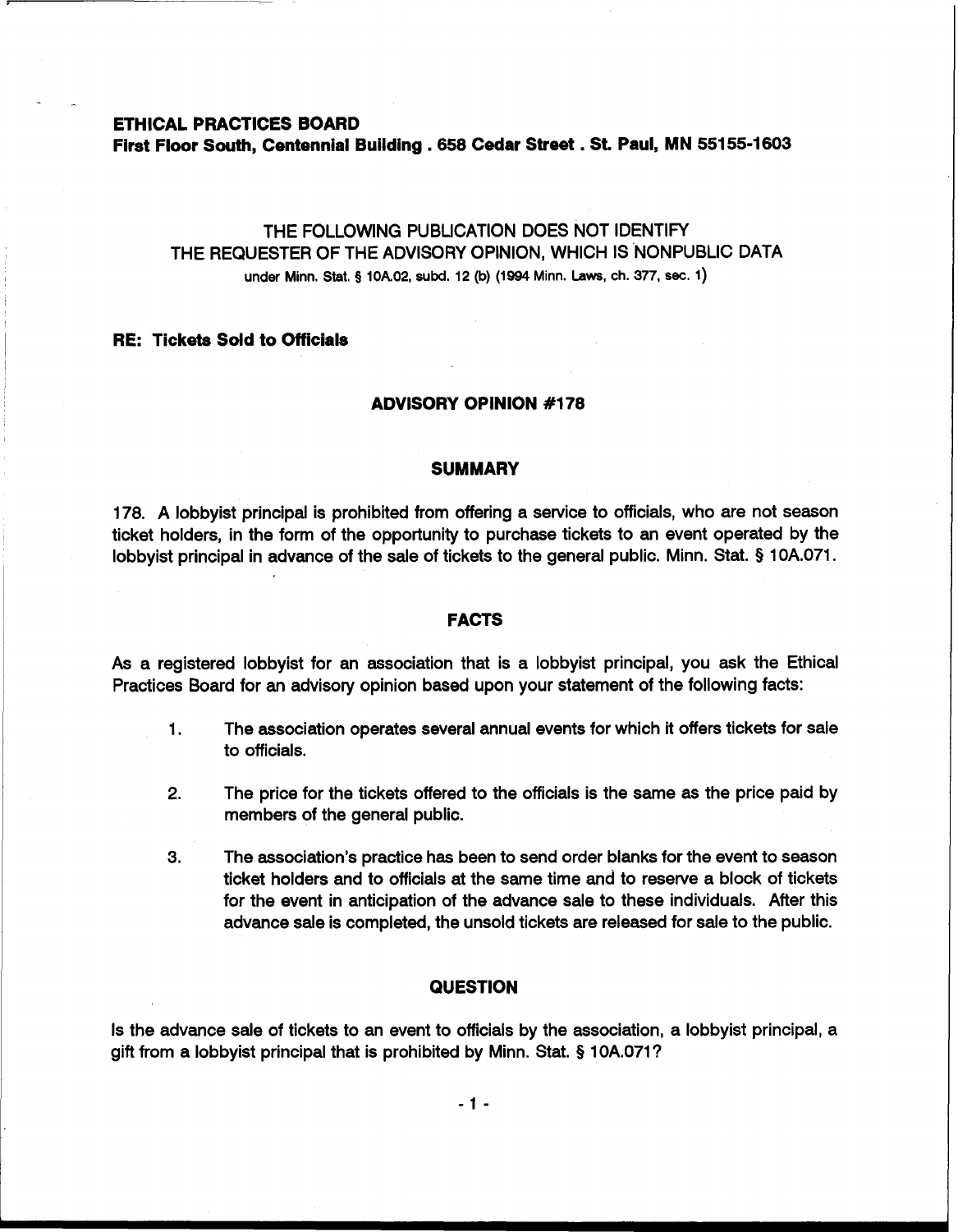## **OPINION**

Yes. A lobbyist principal is prohibited from offering a service to officials, who are not season ticket holders, in the form of the opportunity to purchase tickets to an event operated by the lobbyist principal in advance of the sale of tickets to the general public. Minn. Stat. **9** 10A.071.

**Issued:**  $11 - 22 - 1994$ 

 $\sim$   $\sim$   $\sim$ 

 $\mathbf{1}$ 

John L. Aplalaufr.

John L. Holahan, Jr., Chair Ethical Practices Board

# **PERTINENT STATUTES**

Minn. Stat. **5** 1 OA.O1 DEFINITIONS provides:

Subd. 11. (a) "Lobbyist" means an individual:

(1) engaged for pay or other consideration, or authorized to spend money by another individual, association, political subdivision, or public higher education system, who spends more than five hours in any month or more than \$250, not including the individual's own travel expenses and membership dues, in any year, for the purpose of attempting to influence legislative action or administrative action, or the official action of a metropolitan governmental unit, by communicating or urging others to communicate with public or local officials.

Subd. 18. "Public official" means any:

(a) member of the legislature;

(b) constitutional officer in the executive branch and the officer's chief administrative deputy;

(c) member, chief administrative officer or deputy chief administrative officer of a state board or commission which has at least one of the following powers: (i) the power to adopt, amend or repeal rules, or (ii) the power to adjudicate contested cases or appeals;

(d) commissioner, deputy commissioner, or assistant commissioner of any state department as designated pursuant to section 15.01 ;

(e) individual employed in the executive branch who is authorized to adopt, amend or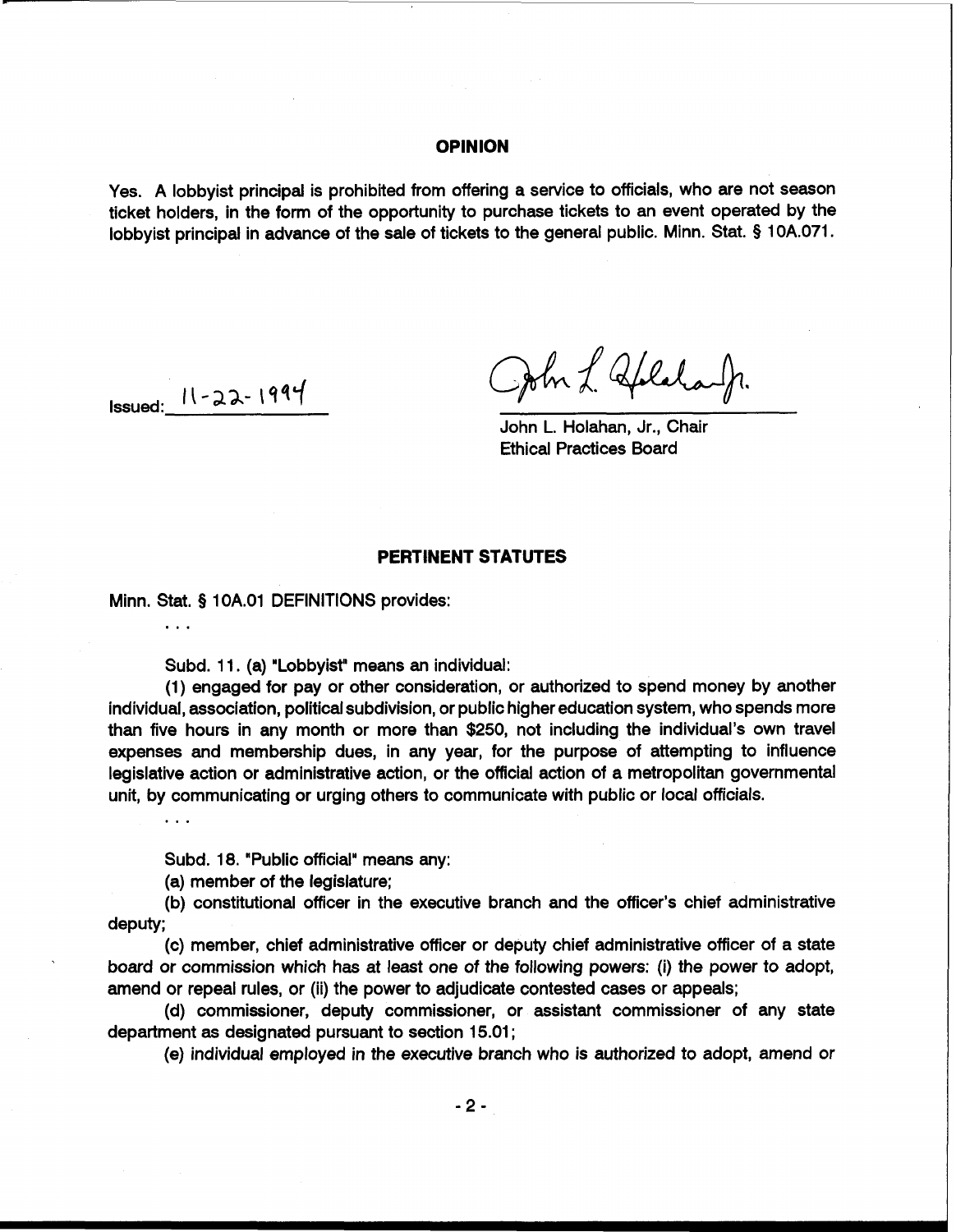repeal rules or adjudicate contested cases;

 $\cdots$ 

(f) executive director of the state board of investment;

(g) executive director of the Indian affairs intertribal board;

(h) commissioner of the iron range resources and rehabilitation board;

(i) commissioner of mediation services;

(i) deputy of any official listed in clauses (e) to (i);

**(k)** judge of the workers' compensation court of appeals;

(I) administrative law judge or compensation judge in the state office of administrative hearings or referee in the department of jobs and training;

(m) solicitor general or deputy, assistant or special assistant attorney general;

(n) individual employed by the legislature as secretary of the senate, chief clerk of the house, revisor of statutes, or researcher, legislative analyst, or attorney in the office of senate counsel and research or house research;

(0) member or chief administrative officer of the metropolitan council, regional transit board, metropolitan transit commission, metropolitan waste control commission, metropolitan parks and open spaces commission, metropolitan airports commission or metropolitan sports facilities commission;

(p) the director of the racing commission, the director of the gambling control board, the director of the state lottery, and the deputy director of the state lottery;

(q) director or the division of gambling enforcement in the department of public safety;

(r) member or executive director of the higher education facilities authority; or

(s) member of the board of directors or president of the Minnesota world trade center corporation.

Subd. 28. **Ptincipal.** "Principal" means an individual or association that:

(1) spends more than \$500 in the aggregate in any calendar year to engage a lobbyist, compensate a lobbyist, or authorize the expenditure of money by a lobbyist; or

(2) is not included in clause (1) and spends a total of at least \$50,000 in any calendar year on efforts to influence legislative action, administrative action, or the official action of governmental units, as described in section 10A.04, subdivision 6.

Laws of 1994, Ch. 377, Sec, 5, created Minn. Stat. § 10A.071 CERTAIN GIFTS BY LOBBYISTS AND PRINCIPALS PROHIBITED which provides:

Subdivision 1. Definitions. (a) The definitions in this subdivision apply to this section.

(b) "Gift" means money, real or personal property, a service, a loan, a forbearance or forgiveness of indebtedness, or a promise of future employment, that is given and received without the giver receiving consideration of equal or greater value in return.

(c) "Official" means a public official, an employee of the legislature, or a local official of a metropolitan governmental unit.

Subd. 2. **Prohibition**. A lobbyist or principal may not give a gift or request another to give